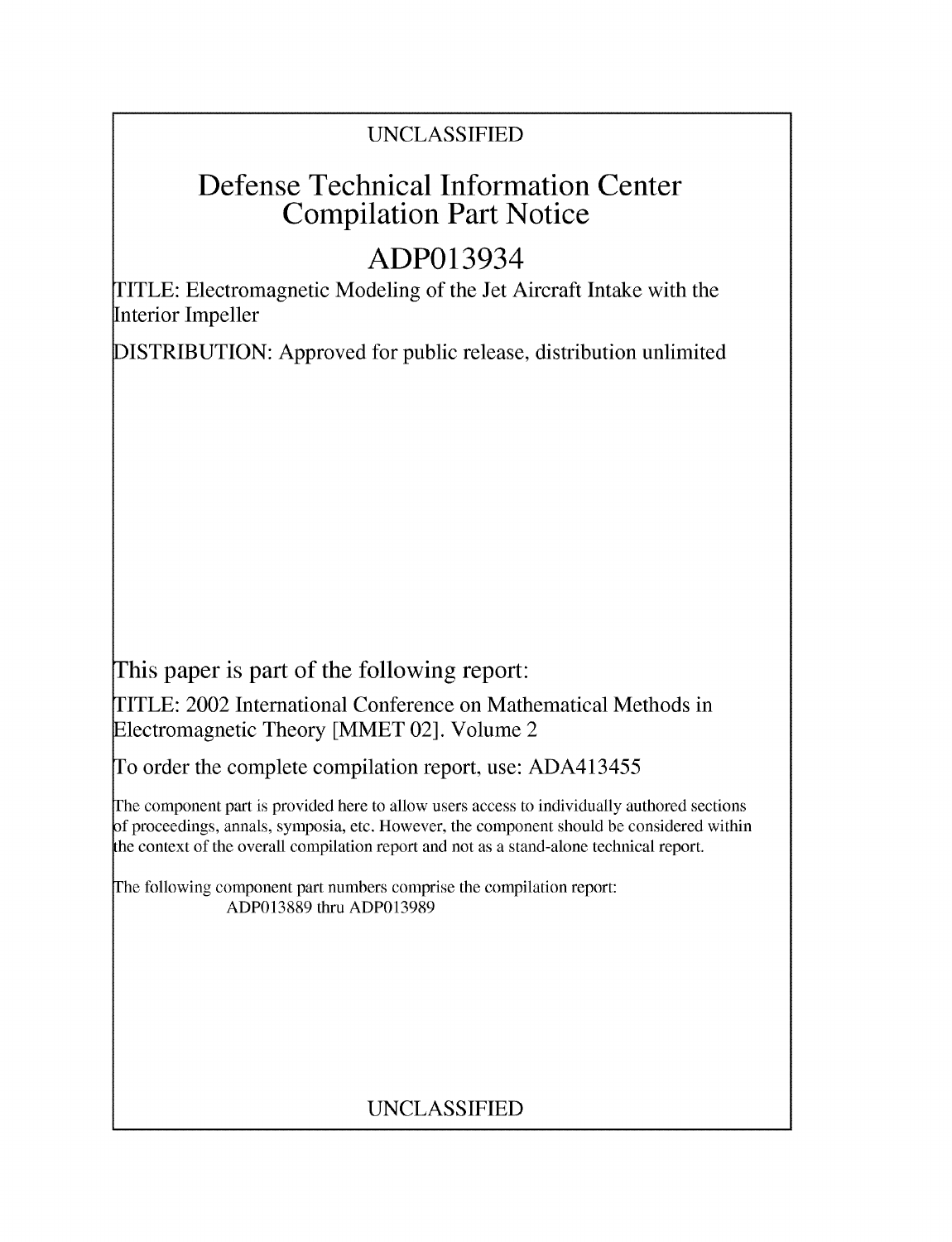### **ELECTROMAGNETIC MODELING** OF THE **JET** AIRCRAFT **INTAKE** WITH THE INTERIOR IMPELLER

V.N. Kisel', A.I. Fedorenko

Russian Academy of Sciences. Institute for Theoretical and Applied Electromagnetics, 125412, ITAE, Izhorskaya 13/19. Moscow, Russia E-mail: kis v@mail.ru, kis@eldyn.msk.ru, fed@eldyn.msk.ru

#### ABSTRACT

The 3D electromagnetic model of the aircraft intake terminated with blade structure is based on the utilization of equivalence theorem and integral expressions for electromagnetic fields. Acceptable numerical efficiency is achieved due to implementation of the special algorithm of successive electromagnetic field calculation trough the sectioned air duct from inlet aperture to the termination section and backwards. The equivalent surface currents over the apertures separating the sections and conducting walls are calculated iteratively in separate processes for each section, wall smoothness and large dimensions of the duct are taken into account to reduce computational cost. Rigorous integral equation technique exploiting rotational periodicity of the impeller is employed to treat the termination. Far field is evaluated via integrating currents over the intake aperture. Computed data are close to reference results (including experimental ones).

#### **ELECTROMAGNETIC** MODEL **DESCRIPTION**

It is well known that scattering from engine intake of modern jet aircraft constitutes a main contribution to the total backscattered field at the front illumination aspects. The specific feature of the scattering is its dependence upon the properties of the intake loading to be the blade structure. Our previously reported results [1] referred to the developed 3D model based on the utilization of equivalence theorem and integral expressions for electromagnetic fields. Corresponding numerical techniques are highly time and computer memory consuming. To achieve sufficient computational efficiency the special algorithm of successive electromagnetic field calculation trough the sectioned air duct from inlet aperture to the termination section was developed and applied. Recently we found in literature analogous technique of duct subdivision [2], the main difference is that in our approach we have no need in evaluation scattering matrices of the duct sections. The surface currents over the apertures separating the sections, on the conducting walls and termination blades were calculated in the iteration processes. But further investigations revealed that when treating especially complex realistic termination sections (like impeller discussed below) the iterative physical optics (IPO) technique **[3]** tend to be divergent. So we turned to the rigorous integral equation (IE) approach in order to investigate the blade structure with the high precision. To make **IE** computer implementation suitable for the large (in terms of wavelength) real-sized blades we have exploited the rotational periodicity of the

KHET, UKRAINE, IX-TH INTERNATIONAL CONFERENCE ON MATHEMATICAL METHODS IN ELECTROMAGNETIC THEORY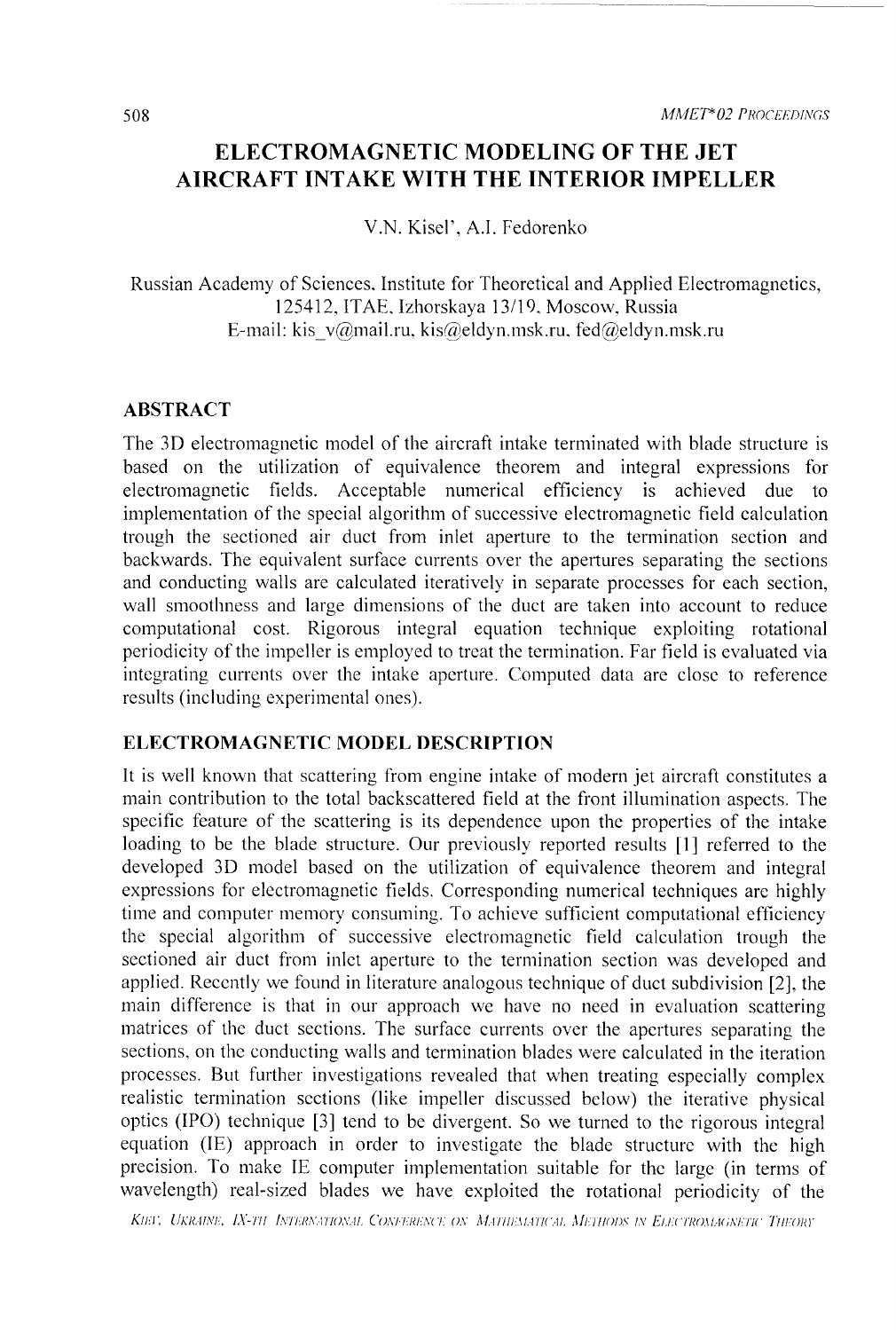scatterer resulting in the reduction of the computational domain to a single blade according to Prof. *E.N. Vasiliev's* ideas [4]. Similar approach was also discussed in literature (see, e.g. [5], where Green's function of the **PEC** circular waveguide was used). We applied Green's function of the free space that enabled us to solve corresponding electric field **IE** for a single blade N times (N being the number of blades rather than the number of circular waveguide modes) with respect to the unknown Fourier-harmonics of the surface currents. Besides, we preserved opportunity to account for presence of coating on the termination section walls. Galerkin's technique (moment method with the roof-top basis and testing functions defined on the rectangular cell grid) was used to convert TEs into the linear algebraic equation systems. Having defined scattering by the blades, the total scattered field was evaluated via the similar successive calculation of waves propagation through the sections of the duct from the termination to the inlet aperture. The reciprocity principle (see, e.g. [2]) was not applied since we took in mind the possibility of treating some other objects that might be placed into the duct, or cope with the specific properties of coating. Besides, while processing backwards, the contribution of wall current defined earlier (at "forward" propagation calculation) may be used to refine Kirchhoff's approximation. Far field is evaluated via integrating currents over the intake aperture. Possible coating of the interior walls was taken into account via its equivalent impedance and corresponding spatial, polarization and angular dependencies.

The communication discusses the accuracy and numerical efficiency of the approach comparing to IPO and pure PO treatment of the termination. Selected examples illustrating features of the technique are presented in Fig. 1 (comparison to modal expansion solution, [2]) and Fig. 2 (comparison to our experimental investigations of the model shown in Fig. 3); here calculated data are shown with solid curves. Example of numerical evaluation of the coating influence is depicted in Fig. 4  $(Z/W_0=0.4-i0.3$ ,  $W_0$ =120 $\pi$ , Ohms; note, section 4 remained uncoated).

#### **REFERENCES**

- [1] V.N. Kisel', A.I. Fedorenko. Electromagnetic scattering from cavities with complex objects inside// Conf. Proc.: 2000 Int. Conf. on Math. Methods in Electromagn. *Theory MMET2000,* Sept. 12-15, 2000, Kharkov. Ukraine. V. 2. P.447-449.
- [2] F. Obelleiro, J. Campos-Nino, J.L. Rodriguez, A.G. Pino. A segmented approach for computing the electromagnetic scattering of large and deep cavities// *Progress in Electromagnetic Research,* PIER 19, 1998. P. 129-145.
- [3] F. Obeleiro-Basteiro, J.L. Rodrigues, R.J. Burkholder. An iterative physical optics approach for analyzing the electromagnetic scattering by large open-ended cavities// *IEEE Trans. Antennas and Propag.* V.AP-43. No.4. P.356-361. 1995.
- [4] E.N. Vasiliev. Excitation of the bodies of rotation *(Vozbuzhdeniye tel vrascheniya)* - *in Russian.* - Moscow, Radio I Svyas', 1987. 272 p.
- [5] H.T. Anastassiu, J.L. Volakis, D.S. Filipovic. Integral equation modeling of cylindrically periodic scatterers in the interior of a cylindrical waveguide// IEEE Trans. Microwave Theory Tech., V.MTT-46. No.11. P.1713-1720. 1998.

KIEV, UKRAINE, IX-TH INTERNATIONAL CONFERENCE ON MATHEMATICAL METHODS IN ELECTROMAGNETIC THEORY